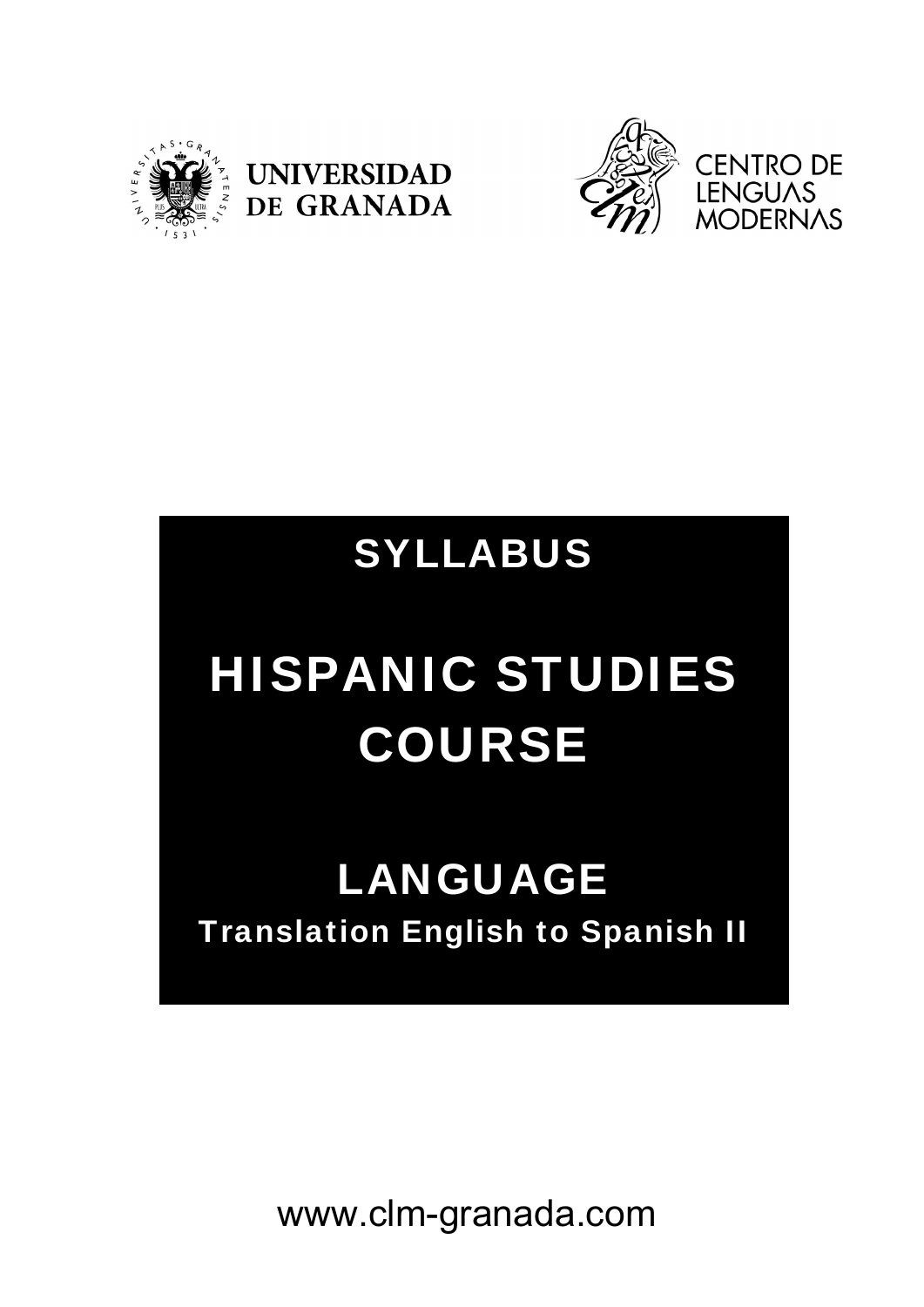### **TRANSLATION ENGLISH TO SPANISH II**

#### **General Description**

**Translation II: Specialized Subjects** deals with the new approaches to language learning that view the activities of translation and interpreting as a tool for the development of communicative ability and mediation skills. Therefore, during this course the students will carry out written and oral tasks to transmit a particular piece of information to speakers and students of Spanish who are not fluent in the English language. The informative content and the type of texts on the course will be related to different, real communication situations but, in difference to the Translation I course, within more specialized areas of the language.

On the other hand, this translation context will serve to cover a second aim: the students will develop the skills necessary for the translation process or they will perfect those acquired in the Translation I course, through the analysis and implementation of aspects relating to the use of documentation, translation strategies, the tools and resources for the translator, pragmatic and textual considerations, among others.

#### **Content**

#### **UNIT I: INTRODUCTION.**

-Reflection on and perfection of the translation/mediation process.

-Familiarization with the correction system of translations.

-Consolidation of tools and strategies of inverse translation.

#### **UNIT II: EVERYDAY SITUATIONS.**

**Setting of Linguistic Mediation:**

Provide the use of certain services with specialized information in English for Spanish speakers.

#### **Contents:**

-Information of a specialized type and terminology specific to selected situations.

-Translation Strategies: paraphrase, selection and adaptation of relevant information, documentation tasks, use of equivalent texts.

-Linguistic content: formulate questions.

#### **UNIT III: SPECIALIZED INFORMATION IN INFORMATIVE TEXTS.**

#### **Setting of Linguistic Mediation:**

Prepare short informative texts on scientific-technical, economic or legal subjects that can be used as support for class presentations.

#### **Contents:**

-Information of a specialized nature and specific terminology for selected situations. -Translation strategies: paraphrase, selection and adaptation of relevant information,

handling of terminology, use of parallel texts.

-Linguistic content: textual typology, formal register.

#### **UNIT IV: JOURNALISTIC INFORMATION.**

**Setting of Linguistic Mediation:**

Prepare the news section for the Centro de Lenguas Modernas magazine, using news published in English.

#### **Contents:**

-Specialized subjects of current news from Spanish-language countries.

-Social, political and institutional references.

-Questions of linguistic register.

-Translation strategies: documentation tasks, use of parallel and equivalent texts.

-Linguistic content: selection of verbal mode (Indicative/Subjunctive) in indirect style, speech verbs, direct style punctuation, periphrastic passive.

## **UNIT V: TEXTOS CREATIVOS.**

**Setting of Linguistic Mediation:**

Translate literary fragments for Spanish speakers. **Contents:**